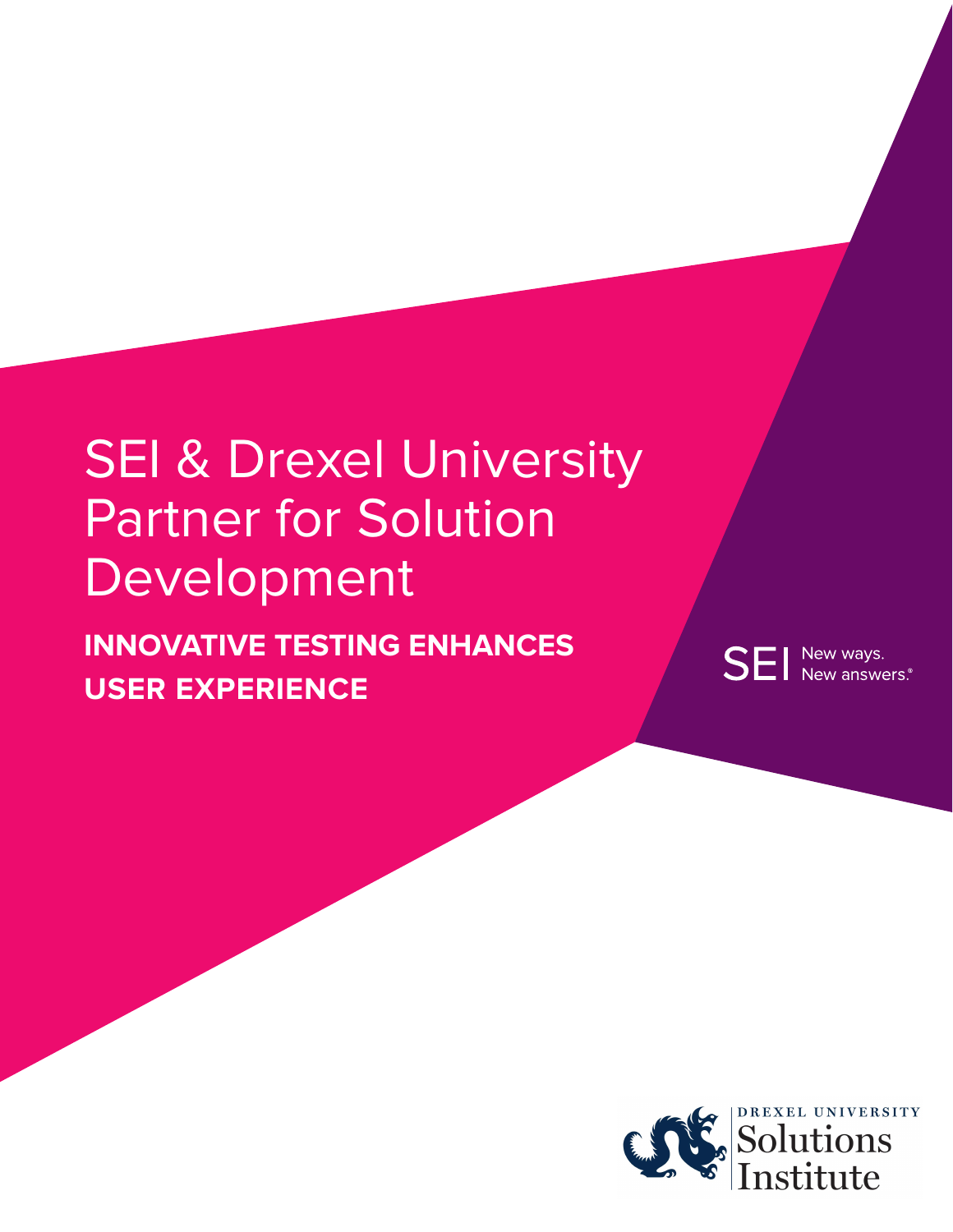# EXECUTIVE SUMMARY

The financial services industry experienced significant changes as a result of the financial crisis in 2008. Increased regulations, deteriorating public trust, and bank executive sanctions forced financial institutions to implement much needed cultural and structural changes. Immediately following the financial crisis, nascent technology FinTech exploded in the financial services industry. Taking several years to gain momentum, FinTech met the changing investor demands by providing sought-after tools and services as alternatives to traditional banking, investment, and payment models. This evolution of the financial services space forced legacy brands and dominant players to pay closer attention to these startups. The FinTech startups originating out of Silicon Valley, New York, and London offered new levels of access to financial products and services, as well as streamlined easy-to-use mobile and web experiences. Overall, the financial services industry was in a rapid state of digital transformation.

SEI continued to monitor the evolving digital landscape of the financial services market. Clients, primarily financial intermediaries, once again began looking to the company to provide revolutionary solutions to meet the emerging consumer demands. Based upon its market analysis, SEI focused on the end-client experience, a consumer-facing wealth management portal, which was a critical vehicle through which individuals monitored one's financial goals and specific investments.

SEI established core design tenets and key principles, engaged in competitive analysis and client research, and tested iterative design concepts to create a new digital portal. In 2015, as part of this design and testing process, SEI partnered with the world-class scientists at Drexel University to conduct a neuro-ergonomics and usability study on its new client interface. Through this study, SEI could determine if its new product delivered the intended state-of-the-art user experience before investing additional capital to further develop the solution.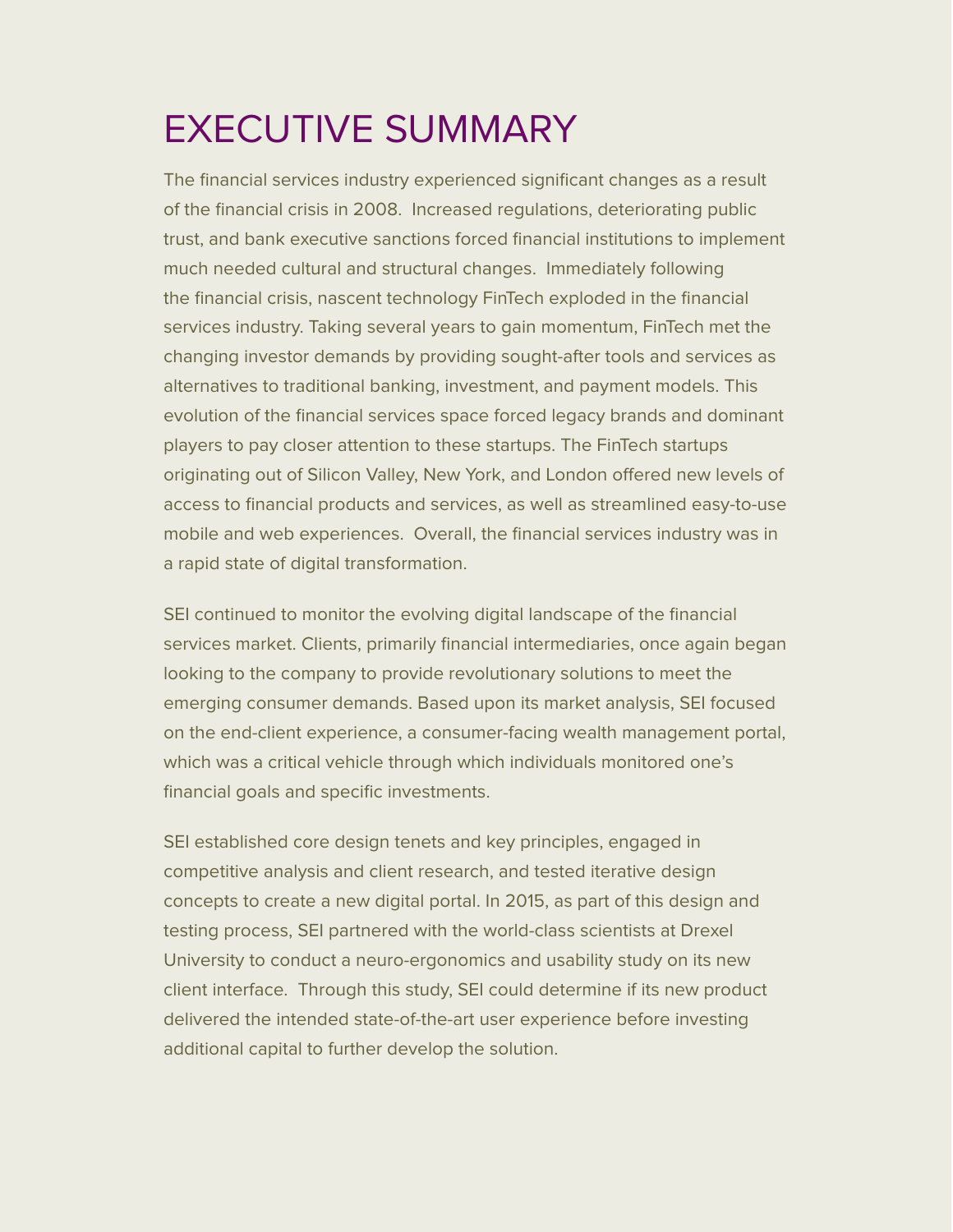# Financial Services Competitive Landscape

Following the 2008 financial crisis, FinTech and the regulatory crackdown permanently altered the financial services industry's competitive landscape. The market was no longer dominated by a handful of large traditional competitors, as an untold number of startups globally entrenched themselves as strong players for the long haul. In 2016, \$4.6 billion was invested in U.S. FinTech venture capital, making it the second highest FinTech investment year of the decade. FinTech impacted many aspects of the financial services industry, including payment processing, lending, social investing, and digital advice delivered through client-facing portals. Spurred by greatly simplified and engaging client experiences, this rapid growth was also driven by consumers' expectations for user-friendly web, smartphone, and tablet applications.

The financial services competitive landscape changed forever. SEI's clients no longer simply competed against other legacy brands; they also faced a new, lesser-known generation of companies that provide financial service technologies. These clients, large and small, reacted to the industry upheaval with a new focus on digital delivery of financial services, offering a faster, more convenient, and user-friendly experience across software platforms.

# SEI–Background

Founded in 1968, SEI is a leading global provider of investment processing, investment management, and investment operations solutions that help corporations, financial institutions, financial advisors, and ultra-high-networth families create and manage wealth. As of December 31, 2016, through its subsidiaries and partnerships in which the company has a significant interest, SEI manages or administers \$751 billion in hedge, private equity, mutual fund and pooled or separately managed assets, including \$283 billion in assets under management and \$468 billion in client assets under administration. SEI is headquartered in Oaks, Pennsylvania.

For nearly 50 years, SEI has anticipated changing market and consumer needs, responding with innovative solutions designed to help investors meet the challenges of personal and institutional wealth management. The company's latest solution, the SEI Wealth Platform<sup>SM</sup> (the Platform), provides banks and wealth management firms with a fully integrated, unified platform designed to support clients' businesses across their entire wealth management enterprises.

SEI built its digital client-facing portal as a component of the Platform in 2006 to provide end-investors online access to their investment information. Compared to some notable competitors providing similar user experiences in 2006, only the Platform could be characterized as a truly global and fully-integrated solution that could solve the challenges facing the wealth management marketplace.

### SEI TIMELINE

### TODAY

#### **SEI continues to enter new markets with new solutions**

Financial Advisors [U.S.] Institutional Investors [U.S./U.K.] Investment Managers [Global] Global private banks [U.K.] Independent Wealth Advisors [U.K.]

Manager of Manager Investments Fee-based processing platform Globalized processing Integrated pensions & finance The SEI Wealth Platform<sup>SM</sup> Goals-based investing Total Operations Outsourcing

### 1980's

#### **Entering the asset management business**

SEI helped change the way people look at investing by integrating modern portfolio theory with comprehensive asset allocation models — a process that now is an investment cornerstone.

### 1970's

#### **Focusing on the trust and estates industry**

SEI transformed the industry by developing the first real-time, on-line automated trust and investment accounting system.

## 1968

#### **It started with an idea**

Al West developed the first computersimulated training technology for bank loan officers. He named his company "Simulated Environments Incorporated". Today, it's simply SEI.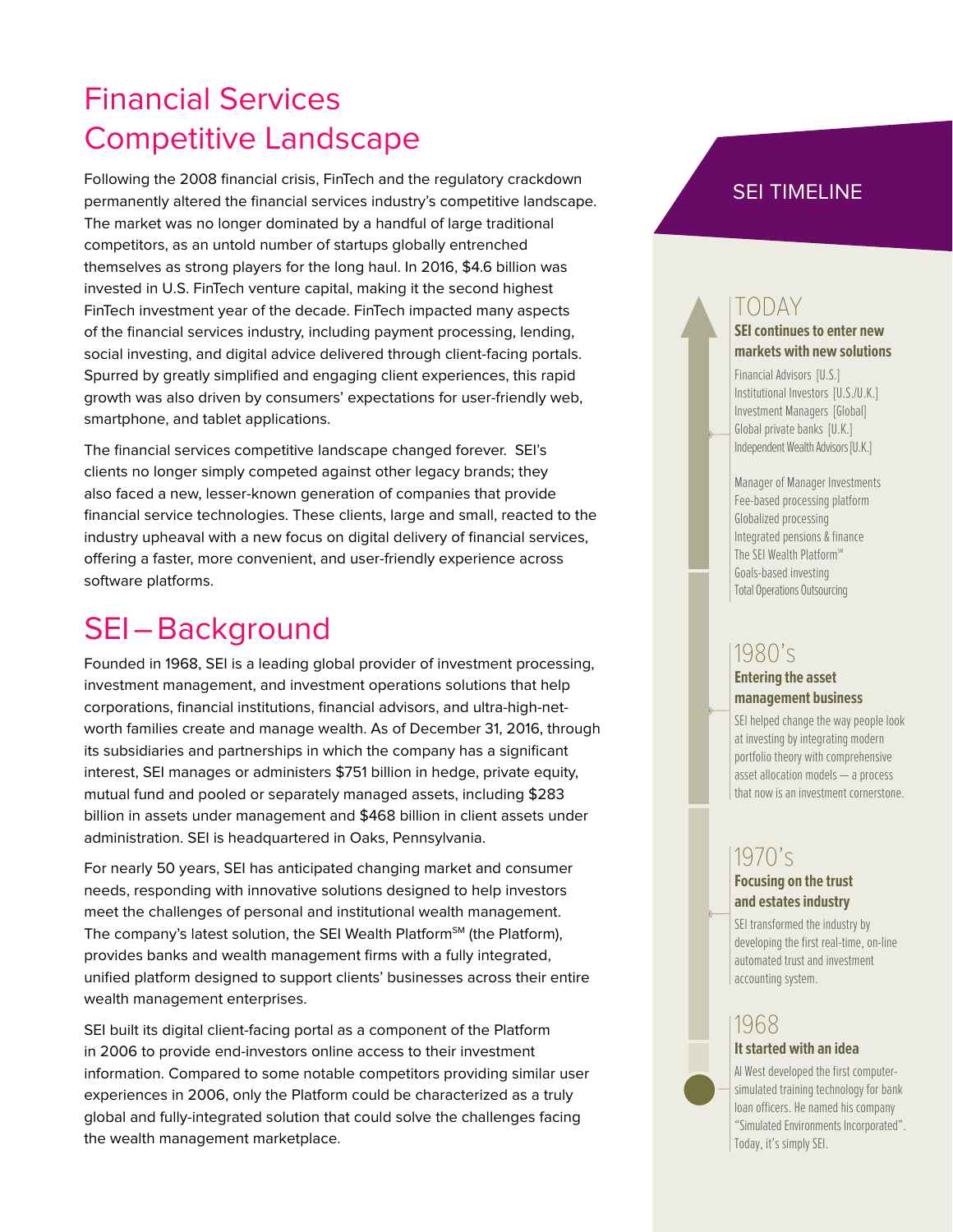### CORE REDESIGN **PRINCIPLES**



In late 2014, SEI began to research, design, and prototype the next generation of the end-client experience. In response to emerging client needs and the rapid evolution of the FinTech sector, SEI aimed to drive a competitive advantage, while retaining its current client base, by creating a new interactive and immersive experience that truly engaged clients.

SEI utilized information collected from traditional end-investor surveys, its existing client base, active prospects, as well as primary and secondary market research, to form core redesign principles of the end-investor experience in order to meet the changing digital demands of the marketplace.

By incorporating these principles, the new consumer-facing portal would fit financial intermediaries' needs and reflect their various wealth management engagement models. Additionally, SEI would support their clients' specific value propositions by illustrating their unique voice, messaging, and brand. Because of its unique market position as a truly global wealth management provider, SEI had the opportunity to engage with US and UK consumers to help define the unique design elements. SEI also designed mobile native solutions for iOS and Android, while ensuring the web experience they were developing maintained strong synergies to its mobile deployment. SEI realized that the market was rapidly moving towards increasingly engaged user experiences. As a result, SEI built its end-client experience on a flexible portal technology to allow for quick adoption of emerging client needs without needing to restructure the underlying technology.

Additionally, in early 2015, SEI sought to faciliate what they defined as the "experience continuum," namely the alignment of the user experience and engagement model across the financial intermediary and the end-consumer user base. The new interface was a key component in delivering the experience continuum. SEI saw this emerging trend as an important element in helping financial intermediaries consistently represent and deliver their value proposition to clients. This alignment provided consistency of engagement and consumption of the Platform's solutions and services for all users. To drive this innovation, SEI iterated various designs and incremental testing to refine the look and feel of the digital portal, as well as drive consumer engagement and reinforce the intermediaries' experience continuum – key tenets of the usability study. SEI focused on the use of real-time financial data to provide engagement, exploration, and interactivity.

# The Drexel University Study

In late 2015, SEI strategically partnered with Drexel University's LeBow College of Business and School of Biomedical Engineering to plan a usability study for SEI's consumer-facing wealth management portal. The study, conducted at Drexel LeBow's Behavioral Science Laboratory, utilized Drexel's scientific and rigorous approach, which involved triangulation of behavioral, self-reported responses (and narratives) and neuro-physiological research methodologies.

Triangulation is powerful and innovative, as it uses a multi-method approach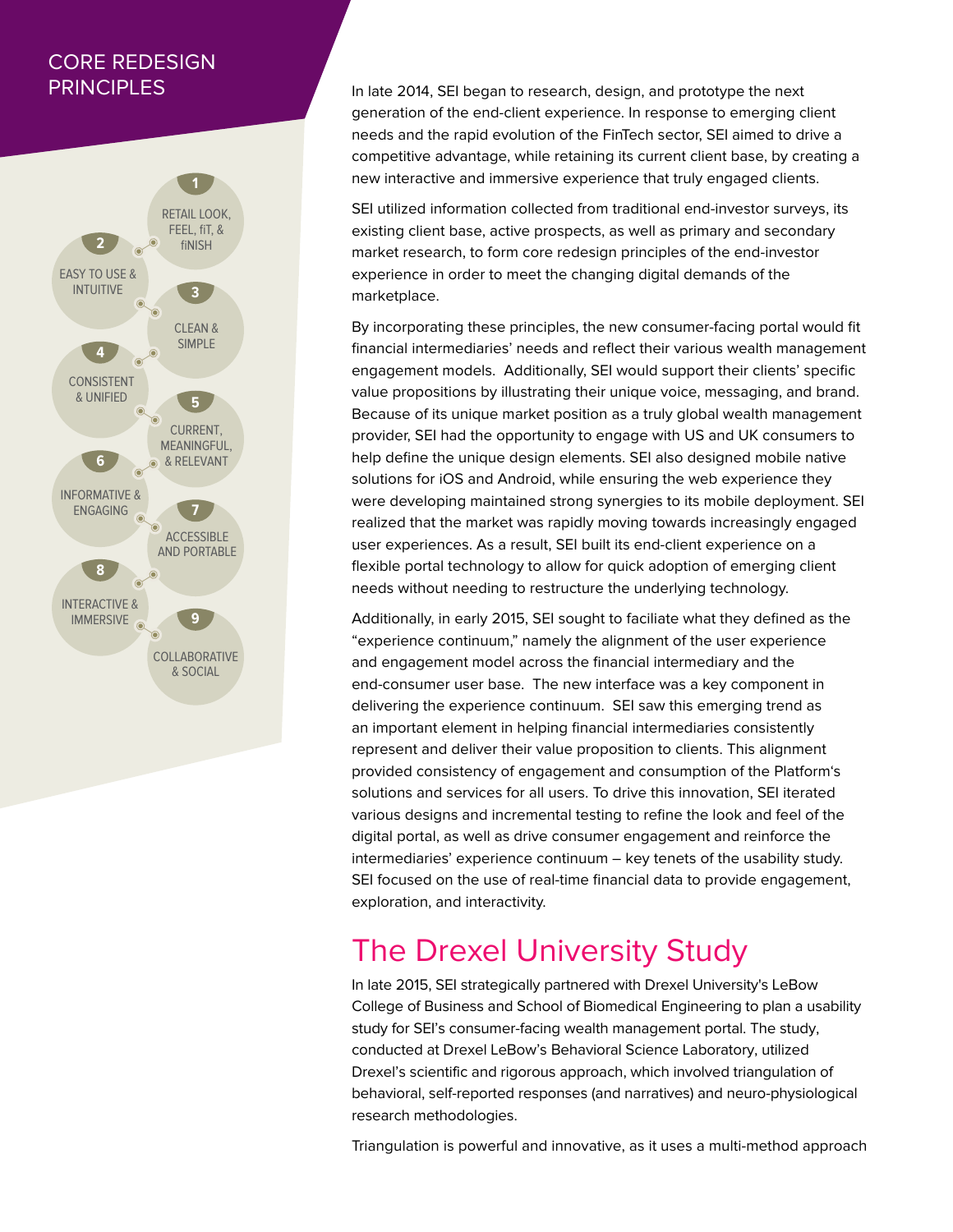to data validation (see Figure 1). Once validated, a nuanced view of the results is developed using two or more methods (four in Drexel's approach) to authenticate the data with cross verification. The sample selection and data collection were designed to provide unbiased insights about the users' experiences. The study included 37 participants across various demographics, including SEI clients, Drexel-recruited non-SEI-related individuals, and select SEI employees who had limited awareness of the technology solution.

The participants were asked to perform certain website tasks while hardware (fNIR, eye trackers, and stimuli presentation computers) objectively measured physiological effects during the interaction. Eye tracking measured visual search efficacy, efficiency of visual scanning, and ease of processing interface elements. Brain activity is measured through the oxygen consumption of neurons; higher oxygenation levels indicate greater levels of exertion. The end-client experience study included five components with seven tasks per component on a continuum that ranged from easy (1) to medium (2) to hard (3). By combining more traditional testing methods of qualitative surveys and eye tracking with behavioral and neuro studies, the test results provided a comprehensive view of not only the usability of the interface, but also the engagement and interactivity levels that SEI sought to achieve (see "Triangulation: The Circle of Measurements", below)..

### TRIANGULATION: THE CIRCLE OF MEASUREMENTS

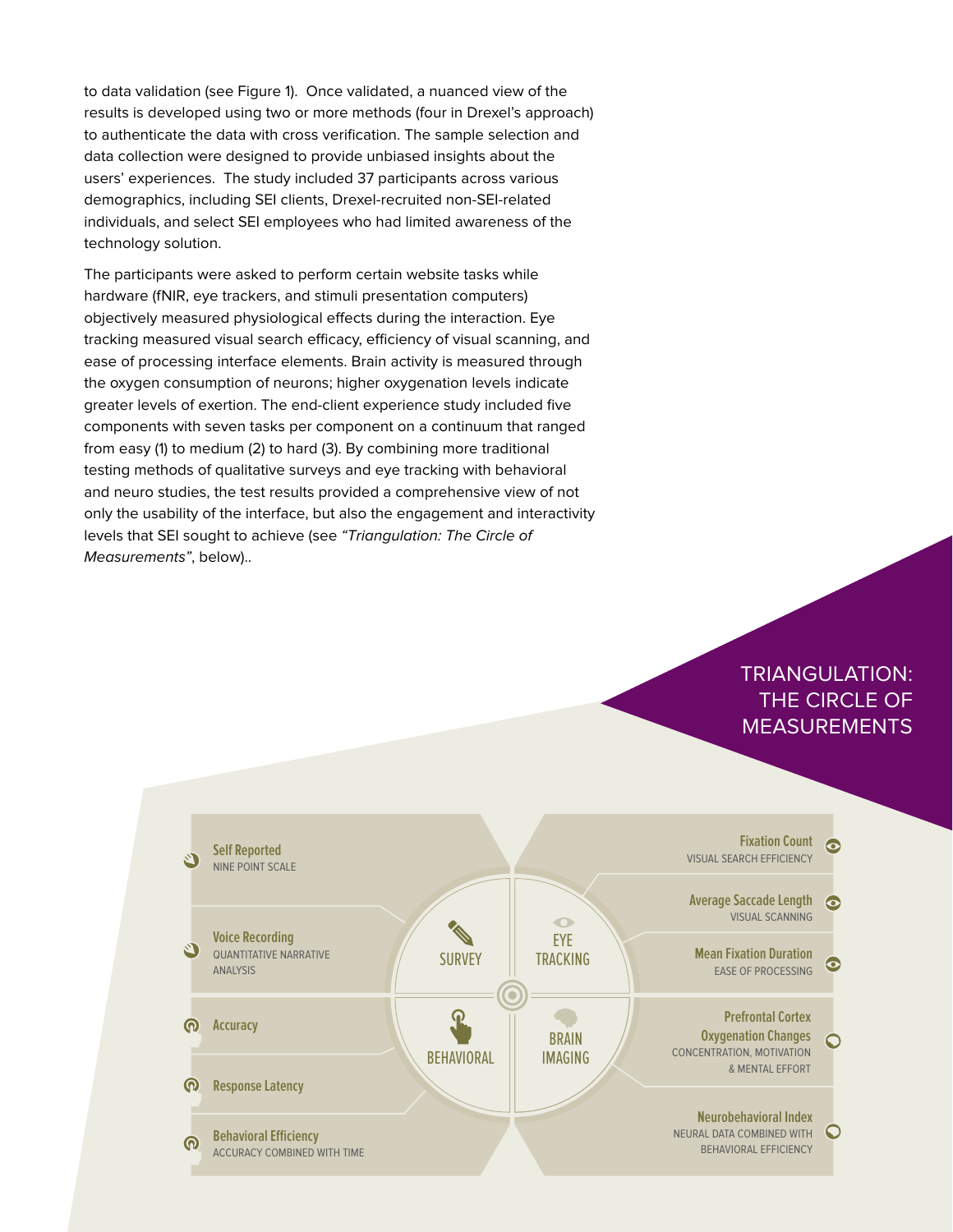# **Findings**

Drexel and SEI used first-week findings to evolve the portal prototype, as well as modify the testing protocol for second-week testing. Changes made to the prototype allowed for a comparison of results between the two weeks and helped determine if the changes to feedback areas were effective. User tasks proved some iconography and icon placement were counterintuitive. Other tasks revealed unclear visual cues when helping users navigate a dropdown menu for sub-accounts (or portfolios). Lastly, users lacked awareness of the interactivity of certain charts, which revealed more data with a mouse roll-over, and users also lacked the dexterity to retrieve additional information from stacked charts. SEI addressed these three key issues in the subsequent weeks of testing and data collection and found that modifications met user needs. Such iterative, real-time testing of a website was unique to this study and not often performed in the industry.

Further analysis of the study's findings demonstrated higher measures and ratings for the new end-client experience – a significant improvement in user experience as compared with its predecessor. The new site received an average rating of above 7 (1 = low, 9 = high), performing better on every measure, which includes overall website ratings, neurobehavioral indices, behavioral efficiency, and average saccade length. Overall, all groups exerted minimal effort when using the site; results did not produce any demographic diagnostic differences; and SEI clients were the most engaged group in the study. User engagement level was determined based upon the combined triangulation results, which are strongly determined by the fNIR study results.

Behavioral task performance was almost twice as efficient with the new endclient experience versus the previous interface, and 90 percent of non-SEI employee participants would recommend the new portal to others.



### BRAIN IMAGING MEASURING ENGAGEMENT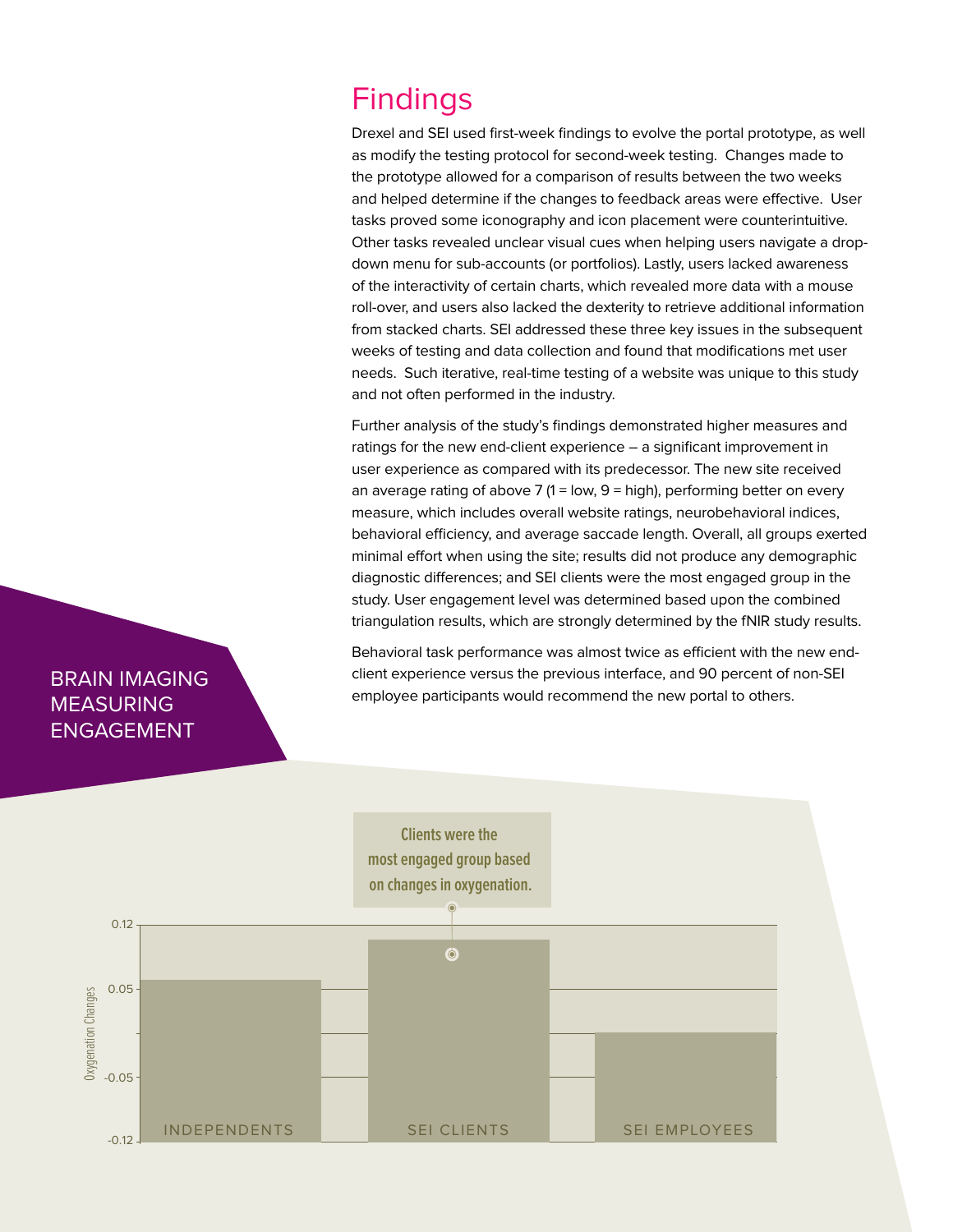Showing clients their wealth goals was the most engaging, most efficient, and highest-rated section in the user interface. Participants stated they would return to the site just to view their goals.

#### **The study presented additional interesting findings:**

- > Investors without an advisor performed tasks with an average accuracy above 75 percent.
- > Visual search speed was similar regardless of investment experience.
- > The new website allowed for more > All investors understood the info rapid visual search.
- within a normative time (0.46 seconds/fixation).
- > Investors required similar amounts of search regardless of their investable asset level.

This study revealed end-investors' preferences in their online investment experiences, including website features to include/exclude in order to adapt to marketplace changes. The study focused on neuro-behavior and behavioral efficiency, specifically the ability for a user to expend minimum cognitive effort while achieving optimal user results. End-investor test results indicated a more engaged user experience, supporting the portal's increased functionality. Drexel recommended further evaluation following the beta test.

# New End-Client Experience– Ready for Prime Time

#### **Ryan McKendrick, an expert in the field of Neuro Business from the Human**

CCSEI's consumer facing wealth management portal has been redesigned with the user in mind. It is apparent<br>
that effort has been made to improve performance and reduce stress in accordance with cognitive theory.<br>
Specifica that effort has been made to improve performance and reduce stress in accordance with cognitive theory. Specifically, taking into account human limits on memory for task related information and moving of the focus of attention. The reduced need for scrolling should reduce the memory demands of users, combined with the large symbols and sectioning should aid users as they visually search for information. Correctly, the site presents between three and five sections of visual information. This should optimally utilize the limited working memory of users as well as allow for integration of information across sections. While the use of recognizable symbols for menu navigation is commendable, it may prove challenging for new users before they develop an adequate representation of what each symbol means. With this in mind some core menu items might benefit from verbal descriptors to aid in initial use of the site.

#### **Factors & Applied Cognition Program at George Mason University, said of SEI:**

The interface enhancements led to a significantly more engaged user experience. Further evaluation following the beta test and early 2017 product launch is recommended. SEI will continue to work with Drexel University to study the new website's usability, as well as test for modifications and enhancements in the months following the launch. Additionally, continuous client engagement and website analytics programs will aid SEI in frequently improving the end-client experience.